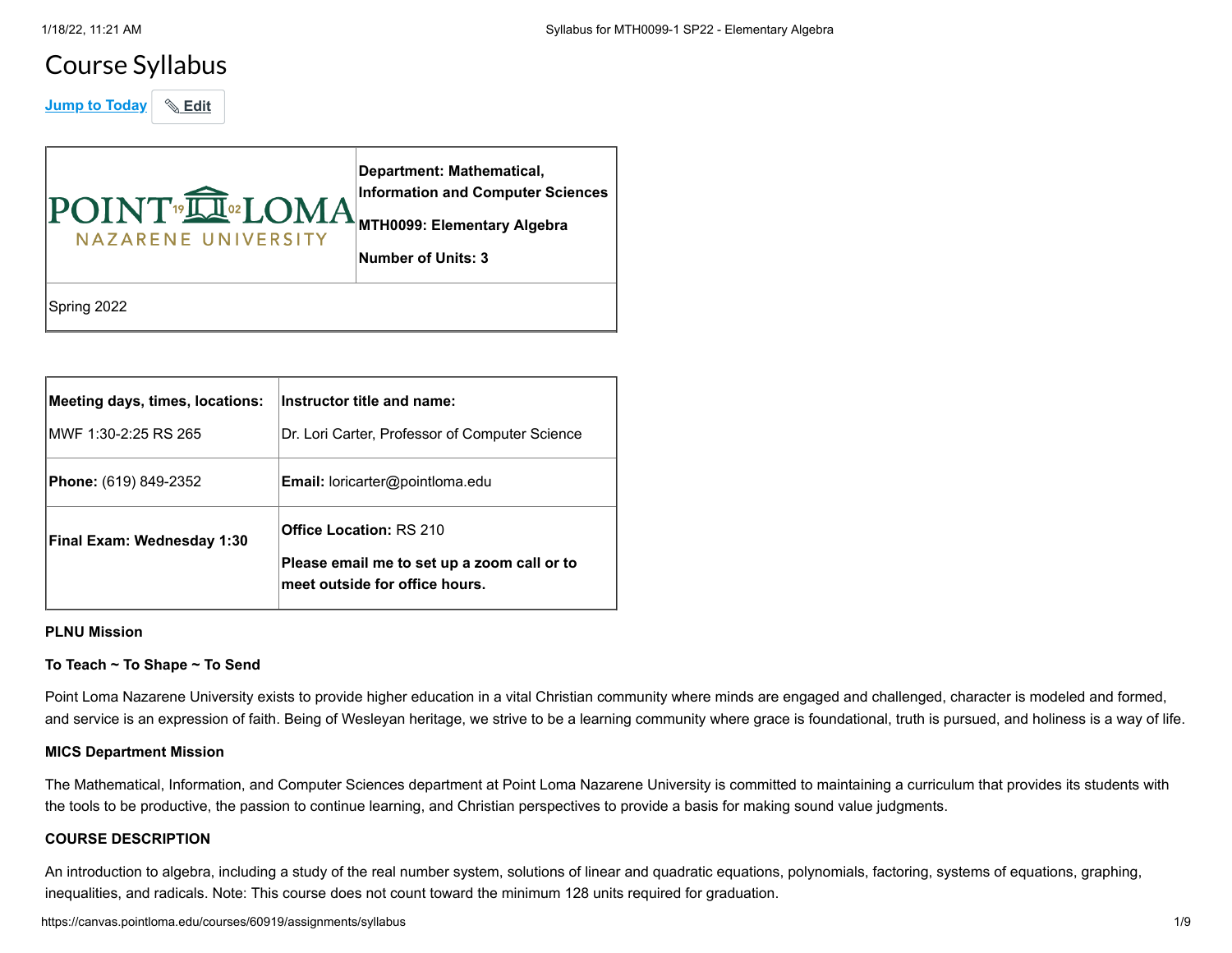#### **COURSE LEARNING OUTCOMES**

- 1. Students will be able to perform basic operations on the real numbers
- 2. Students will be able to solve basic polynomial equations.

#### **COURSE ORGANIZATION**

**Lecture:** Class time will be used for instruction, reviews, quizzes and exams. Regular attendance is expected and is worth 5% of your grade. Attendance/participation means that you are on Zoom with your camera on while we are remote, and in class taking notes and answering questions when we are in person.

**Homework**: There will be a homework assignment due **most Mondays by noon**. You may turn in your homework assignment by Tuesday at noon for a maximum of 70%. Beyond that, late homework is not accepted, but your lowest homework assignment will be dropped. All homework will be turned in via Canvas. Please take a clear picture (or pictures) of your written homework and paste them onto a document for uploading. I will accept Word documents or PDFs. **To get credit for homework, you must show work if** it makes sense to do so. Please note that it is possible that not every problem of every assignment will be graded for correctness. However, part of your homework grade will be based on your effort to solve each problem.

**Quizzes:** There will be 4 quizzes administered during the semester. These will be based on the 1-2 chapters just finished. If there is an absence required due to a school-related function, you can arrange to take the quiz early. Otherwise, quizzes cannot be made up, but the lowest quiz grade will be dropped.

**Midterm:** The midterm will be given during class on **Wednesday, March 2**. It will cover chapters 1-5. If there is an absence required due to a school-related function, you can arrange to take the midterm early. Otherwise, a missed midterm will likely result in a grade of 0.

**Final Exam**: The final exam will be cummulative, covering sections 1-10. It is scheduled for **Wednesday of finals week at 1:30.**

#### **REQUIRED TEXTS AND RECOMMENDED STUDY RESOURCES**

Angel and Runde, Elementary Algebra for College Students, 10e. We will not be using myMathLab, so no access code is needed. In addition, you should obtain an inexpensive scientific calculator. You will not be able to use your phone on exams.

#### **COURSE CREDIT HOUR INFORMATION**

In the interest of providing sufficient time to accomplish the stated course learning outcomes, this class meets the PLNU credit hour policy for a 3 unit class delivered over 15 weeks. Specific details about how the class meets the credit hour requirements can be provided upon request.

It is anticipated that you will spend a minimum of 37.5 participation hours per credit hour in your course. For this course, students will spend an estimated 113 total hours meeting the course learning outcomes. The time estimations are provided in the Canvas modules and below. The estimated time expectations for this 3 credit course are shown below:

| Assignments | <b>Total Course</b><br><b>Hours</b> |
|-------------|-------------------------------------|
|             |                                     |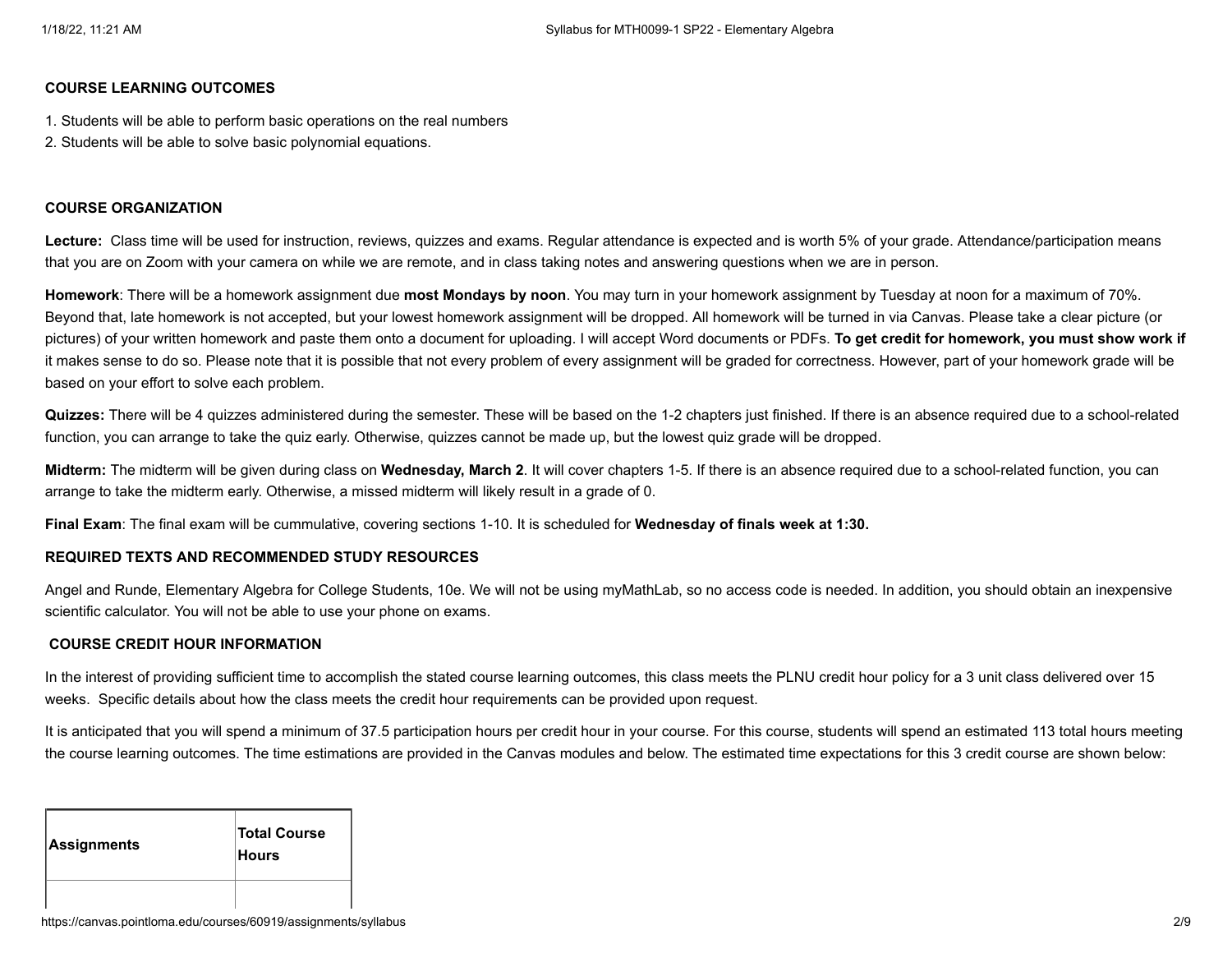# 1/18/22, 11:21 AM **Syllabus for MTH0099-1 SP22 - Elementary Algebra**

| <b>Reading: Text</b>        | 15  |
|-----------------------------|-----|
| <b>Homework Assignments</b> | 35  |
| <b>Lectures</b>             | 40  |
| <b>Quizzes and prep</b>     | 8   |
| <b>Exams and exam prep</b>  | 15  |
|                             |     |
| <b>TOTAL</b>                | 113 |

# **ASSESSMENT AND GRADING**

Course point distribution:

| Attendance       | .5% |
|------------------|-----|
| In class quizzes | 20% |
| Homework         | 25% |
| Midterm Fxam     | 25% |
| Final Fxam       | 25% |

Final grades will be based on the following:

| A        | в       |           |          | Е              |
|----------|---------|-----------|----------|----------------|
| A 93-100 | B+87-89 | $C+77-79$ | D+ 67-69 | F Less than 60 |
|          |         |           |          |                |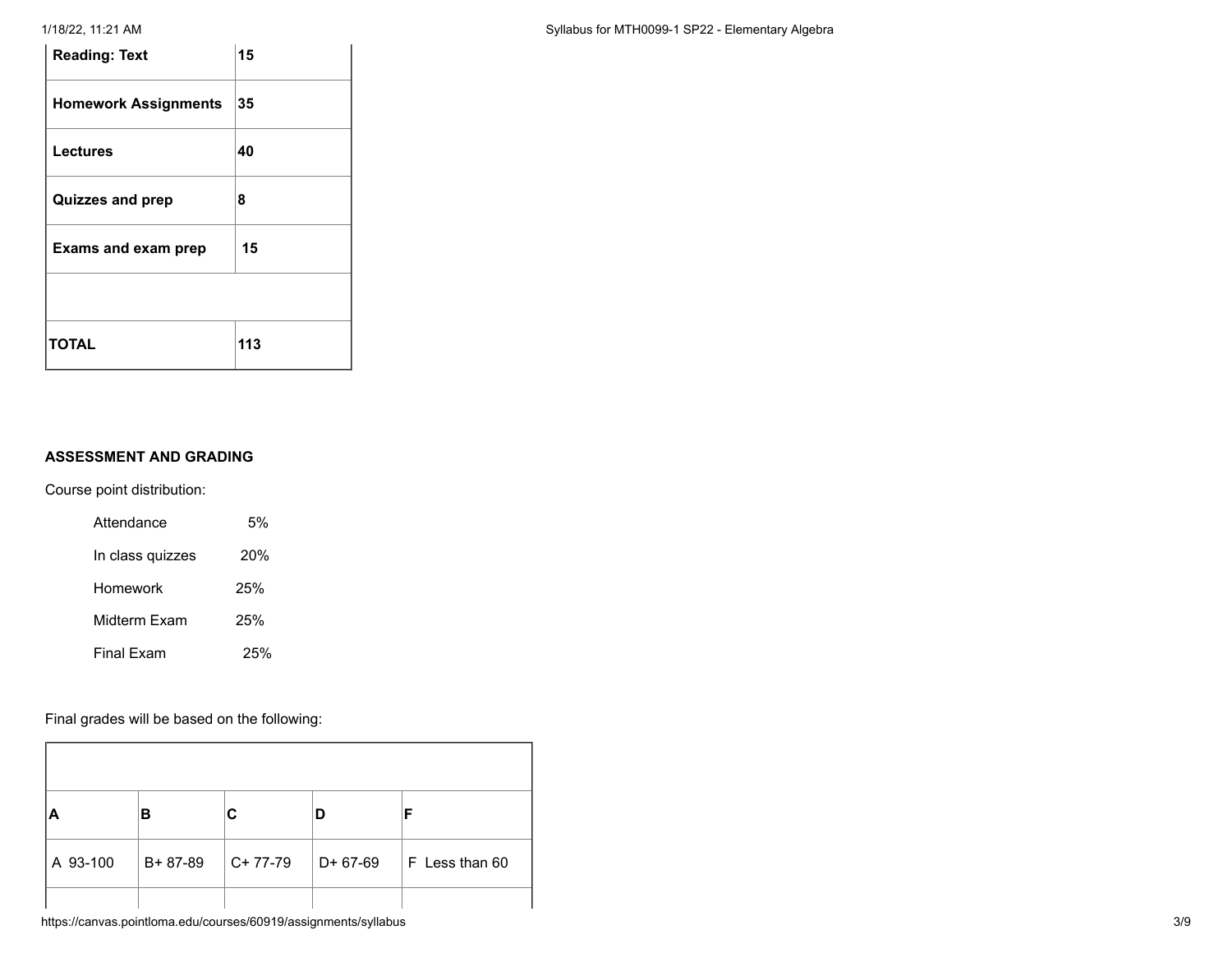| $ A-90-92 $ B 83-86 C 73-76 D 63-66 |                         |  |
|-------------------------------------|-------------------------|--|
|                                     | B-80-82 C-70-72 D-60-62 |  |

#### **STATE AUTHORIZATION**

State authorization is a formal determination by a state that Point Loma Nazarene University is approved to conduct activities regulated by that state. In certain states outside California, Point Loma Nazarene University is not authorized to enroll online (distance education) students. If a student moves to another state after admission to the program and/or enrollment in an online course, continuation within the program and/or course will depend on whether Point Loma Nazarene University is authorized to offer distance [education courses in that state. It is the student's responsibility to notify the institution of any change in his or her physical location.](https://www.pointloma.edu/offices/office-institutional-effectiveness-research/disclosures) Refer to the map on **State Authorization (https://www.pointloma.edu/offices/office-institutional-effectiveness-research/disclosures)** to view which states allow online (distance education) outside of California.

#### **INCOMPLETES AND LATE ASSIGNMENTS**

As noted, all homework assignments are due on Monday at noon. Homework assignments turned in the following Tuesday by noon may earn up to 70%. Beyond that, late work is not accepted.

Incompletes will only be assigned in extremely unusual circumstances.

#### **PLNU COPYRIGHT POLICY**

Point Loma Nazarene University, as a non-profit educational institution, is entitled by law to use materials protected by the US Copyright Act for classroom education. Any use of those materials outside the class may violate the law.

#### **PLNU ACADEMIC HONESTY POLICY**

Students should demonstrate academic honesty by doing original work and by giving appropriate credit to the ideas of others. Academic dishonesty is the act of presenting information, ideas, and/or concepts as one's own when in reality they are the results of another person's creativity and effort. A faculty member who believes a situation involving academic dishonesty has been detected may assign a failing grade for that assignment or examination, or, depending on the seriousness of the offense, for the course. Faculty [should follow and students may appeal using the procedure in the university Catalog. See](https://catalog.pointloma.edu/content.php?catoid=52&navoid=2919#Academic_Honesty) **Academic Policies (https://catalog.pointloma.edu/content.php? catoid=52&navoid=2919#Academic\_Honesty)** for definitions of kinds of academic dishonesty and for further policy information.

#### **PLNU ACADEMIC ACCOMMODATIONS POLICY**

PLNU is committed to providing equal opportunity for participation in all its programs, services, and activities. Students with disabilities may request course-related [accommodations by contacting the Educational Access Center \(EAC\), located in the Bond Academic Center \(](https://mail.google.com/mail/?view=cm&fs=1&tf=1&to=EAC@pointloma.edu)**EAC@pointloma.edu (https://mail.google.com/mail/?**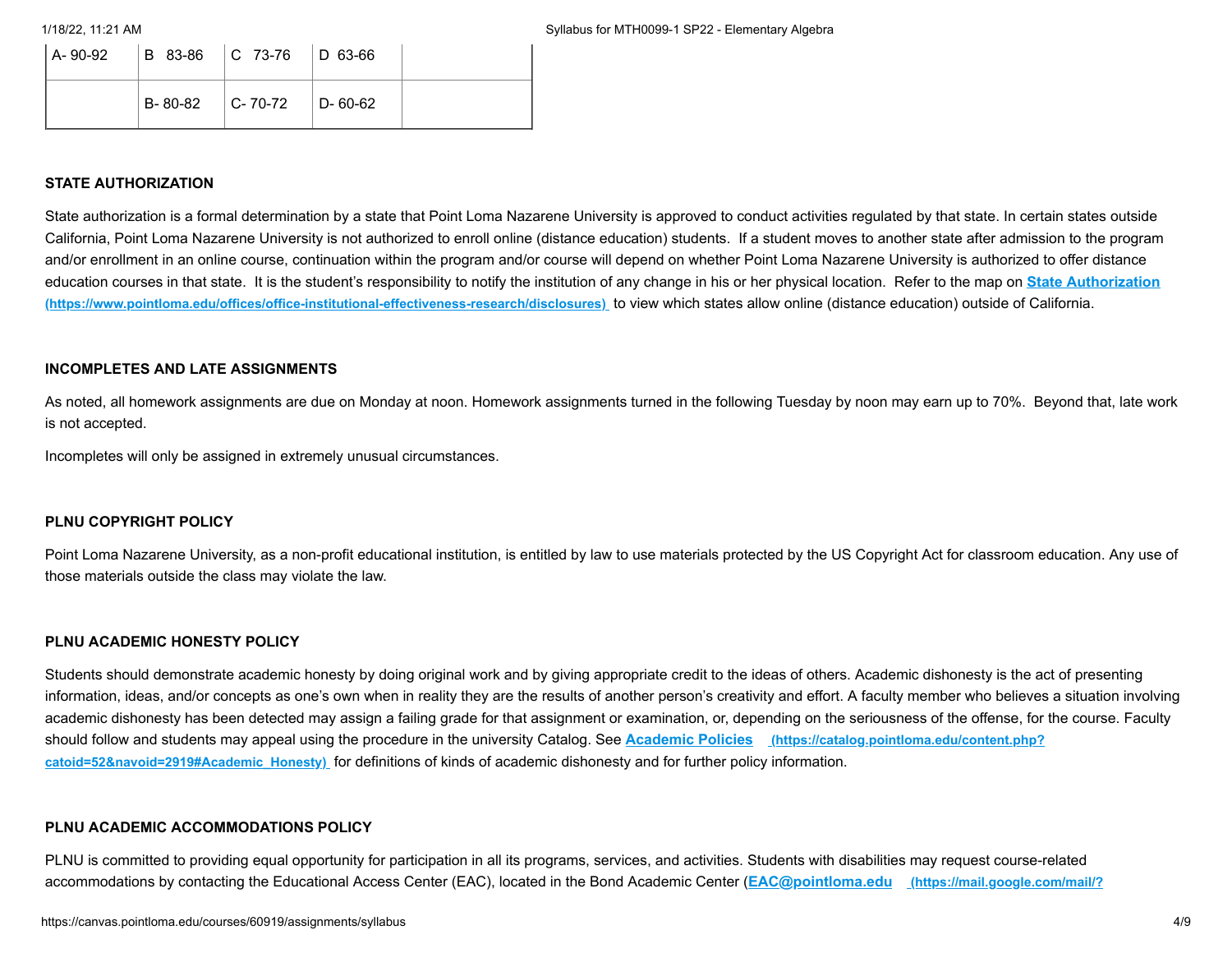#### 1/18/22, 11:21 AM Syllabus for MTH0099-1 SP22 - Elementary Algebra

**view=cm&fs=1&tf=1&to=EAC@pointloma.edu)** [or 619-849-2486\). Once a student's eligibility for an accommodation has been determined, the EAC will issue an acade](https://mail.google.com/mail/?view=cm&fs=1&tf=1&to=EAC@pointloma.edu)mic accommodation plan ("AP") to all faculty who teach courses in which the student is enrolled each semester.

PLNU highly recommends that students speak with their professors during the first two weeks of each semester/term about the implementation of their AP in that particular course and/or if they do not wish to utilize some or all of the elements of their AP in that course.

Students who need accommodations for a disability should contact the EAC as early as possible (i.e., ideally before the beginning of the semester) to assure appropriate accommodations can be provided. It is the student's responsibility to make the first contact with the EAC.

## **FINAL EXAM DATE AND TIME**

The final exam date and time is set by the university at the beginning of the semester and may not be changed by the instructor. This schedule can be found on the university website and in th course calendar. No requests for early examinations will be approved. Only in the case that a student is required to take three exams during the same day of finals week, is an instructor authorized to consider changing the exam date and time for that particular student.

### **CLASS ENROLLMENT**

It is the student's responsibility to maintain his/her class schedule. Should the need arise to drop this course (personal emergencies, poor performance, etc.), the student has the responsibility to follow through (provided the drop date meets the stated calendar deadline established by the university), not the instructor. Simply ceasing to attend this course or failing to follow through to arrange for a change of registration (drop/add) may easily result in a grade of F on the official transcript.

#### **PLNU ATTENDANCE AND PARTICIPATION POLICY**

Regular and punctual attendance at all class sessions is considered essential to optimum academic achievement. If the student is absent for more than 10 percent of class sessions, the faculty member will issue a written warning of de-enrollment. If the absences exceed 20 percent, the student may be de-enrolled without notice until the university drop date or, after that date, receive the appropriate grade for their work and participation.

In some courses, a portion of the credit hour content will be delivered **asynchronously** and attendance will be determined by submitting the assignments by the posted due dates. See **Academic Policies [\(https://catalog.pointloma.edu/content.php?catoid=52&navoid=2919#Academic\\_Honesty\)](https://catalog.pointloma.edu/content.php?catoid=52&navoid=2919#Academic_Honesty)** in the Undergraduate Academic Catalog. If absences exceed these limits but are due to university excused health issues, an exception will be granted.

#### **Asynchronous Attendance/Participation Definition**

A day of attendance in asynchronous content is determined as contributing a substantive note, assignment, discussion, or submission by the posted due date. Failure to meet these standards will result in an absence for that day. Instructors will determine how many asynchronous attendance days are required each week.

#### **SPIRITUAL CARE**

Please be aware PLNU strives to be a place where you grow as whole persons. To this end, we provide resources for our students to encounter God and grow in their Christian faith.

If students have questions, a desire to meet with the chaplain or have prayer requests you can contact the Office of Spiritual Development.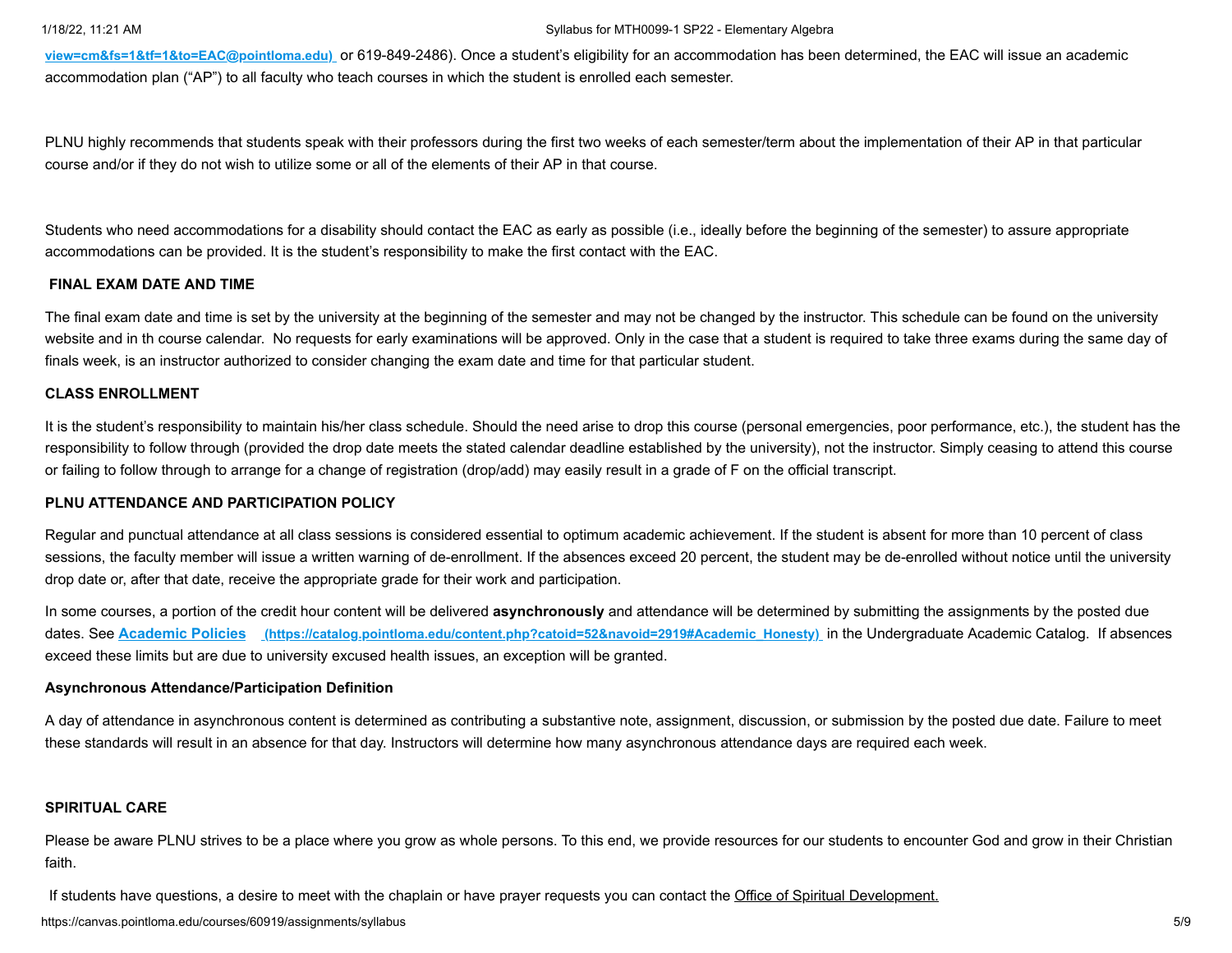# **USE OF TECHNOLOGY**

[In order to be successful in the online or hybrid environment, you'll need to meet the minimum technology and system requirements; please refer to the](https://help.pointloma.edu/TDClient/1808/Portal/KB/ArticleDet?ID=108349) *Technology and System Requirements* **(https://help.pointloma.edu/TDClient/1808/Portal/KB/ArticleDet?ID=108349)** information. Additionally, students are required to have headphone speakers, microphone, or webcams compatible with their computer available to use. Please note that any course with online proctored exams require a computer with a camera (tablets are not compatible) to complete exams online.

Problems with technology do not relieve you of the responsibility of participating, turning in your assignments, or completing your class work.

#### Anticipated Schedule

| Monday           | Tues        | Wednesday      | Thurs | Friday          |
|------------------|-------------|----------------|-------|-----------------|
|                  | Jan 11      | 12             | 13    | 14              |
|                  | Intro       | $1.3 - 1.4$    |       | $1.5 - 1.7$     |
|                  | $1.1 - 1.2$ |                |       |                 |
|                  |             |                |       |                 |
| 17               | 18          | 19             | 20    | 21              |
| MLK              |             | $1.8 - 1.10$   |       | No class        |
| HW 1 due         |             |                |       |                 |
| 24               | 25          | 26             | 27    | 28              |
| Review exercises |             | Chapter 1 quiz |       |                 |
| HW 2 due         |             | 2.1            |       | $2.2 - 2.3$     |
|                  |             |                |       |                 |
|                  |             |                |       |                 |
| 31               | Feb 1       | $ 2\rangle$    | 3     | $\vert 4 \vert$ |
| $2.4 - 2.6$      |             | $2.7 - 2.8$    |       | $3.1 - 3.2$     |
| HW 3 due         |             |                |       |                 |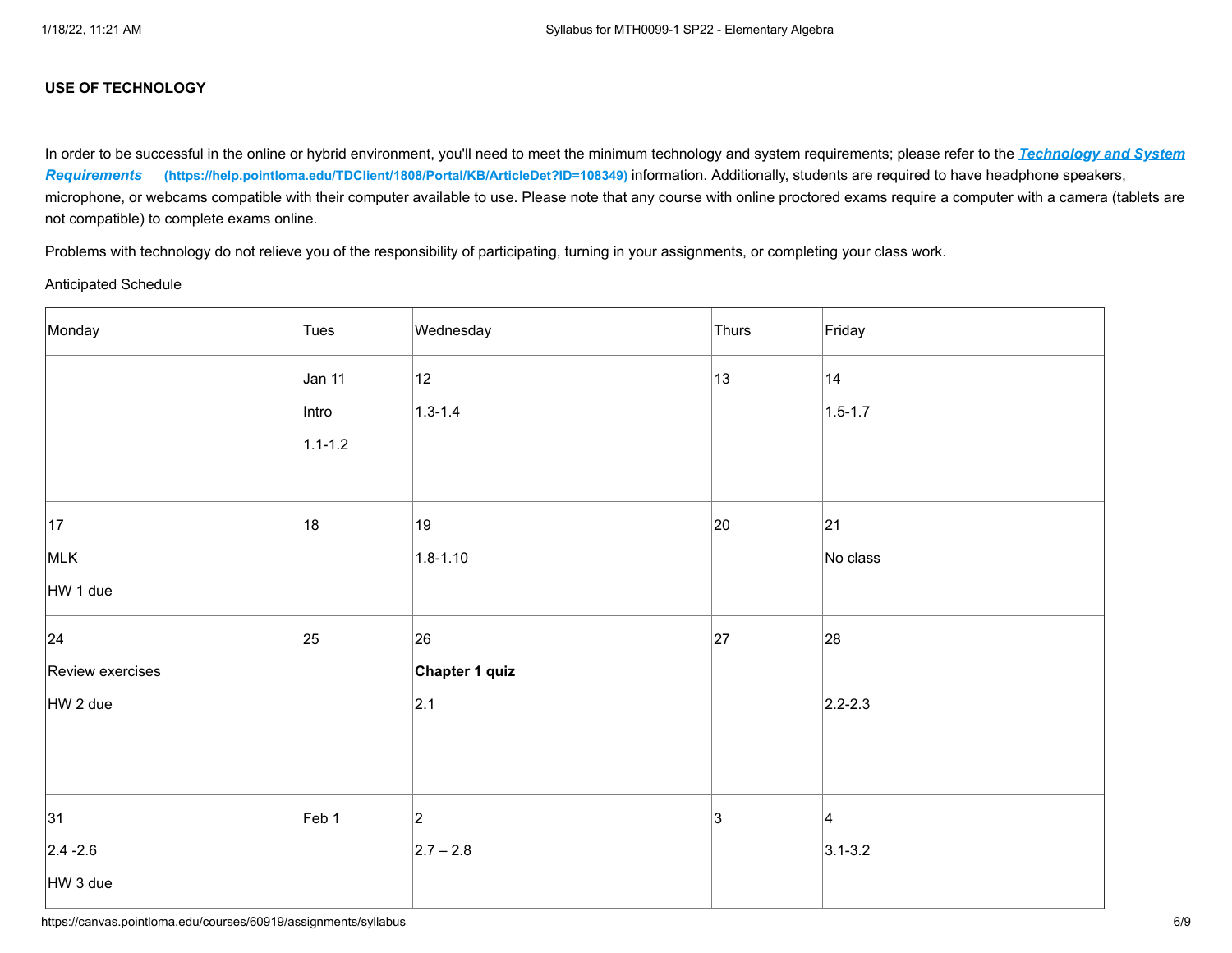| 7            | 8            | 9                  | 10           | 11                |
|--------------|--------------|--------------------|--------------|-------------------|
| $3.3 - 3.4$  |              | Chapter 3 practice |              | Quiz 2-3          |
| HW 4 due     |              |                    |              |                   |
| 14           | 15           | 16                 | 17           | 18                |
| Go over quiz |              | $4.3 - 4.4$        |              | $4.5 - 4.6$       |
| $4.1 - 4.2$  |              |                    |              |                   |
| 21           | $ 22\rangle$ | 23                 | 24           | 25                |
| HW 5 due     |              | $5.3 - 5.4$        |              | $5.5 - 5.6$       |
| $5.1 - 5.2$  |              |                    |              |                   |
| 28           | Mar 1        | $ 2\rangle$        | 3            | $ 4\rangle$       |
| HW 6 due     |              | Midterm            |              | Go over midterm - |
| Review       |              |                    |              | Class work        |
| 7            | 8            | 9                  | 10           | 11                |
| Spring break | Spring break | Spring break       | Spring break | Spring break      |
| 14           | 15           | 16                 | 17           | 18                |
| $6.1 - 6.2$  |              | $ 6.3 - 6.4 $      |              | $6.5 - 6.6$       |
|              |              |                    |              |                   |
| 21           | 22           | 23                 | 24           | 25                |
| HW 7 due     |              | $7.3 - 7.4$        |              | $7.5 - 7.6$       |
| $7.1 - 7.2$  |              |                    |              |                   |
|              |              |                    |              |                   |
| 28           | 29           | 30                 | 31           | Apr 1             |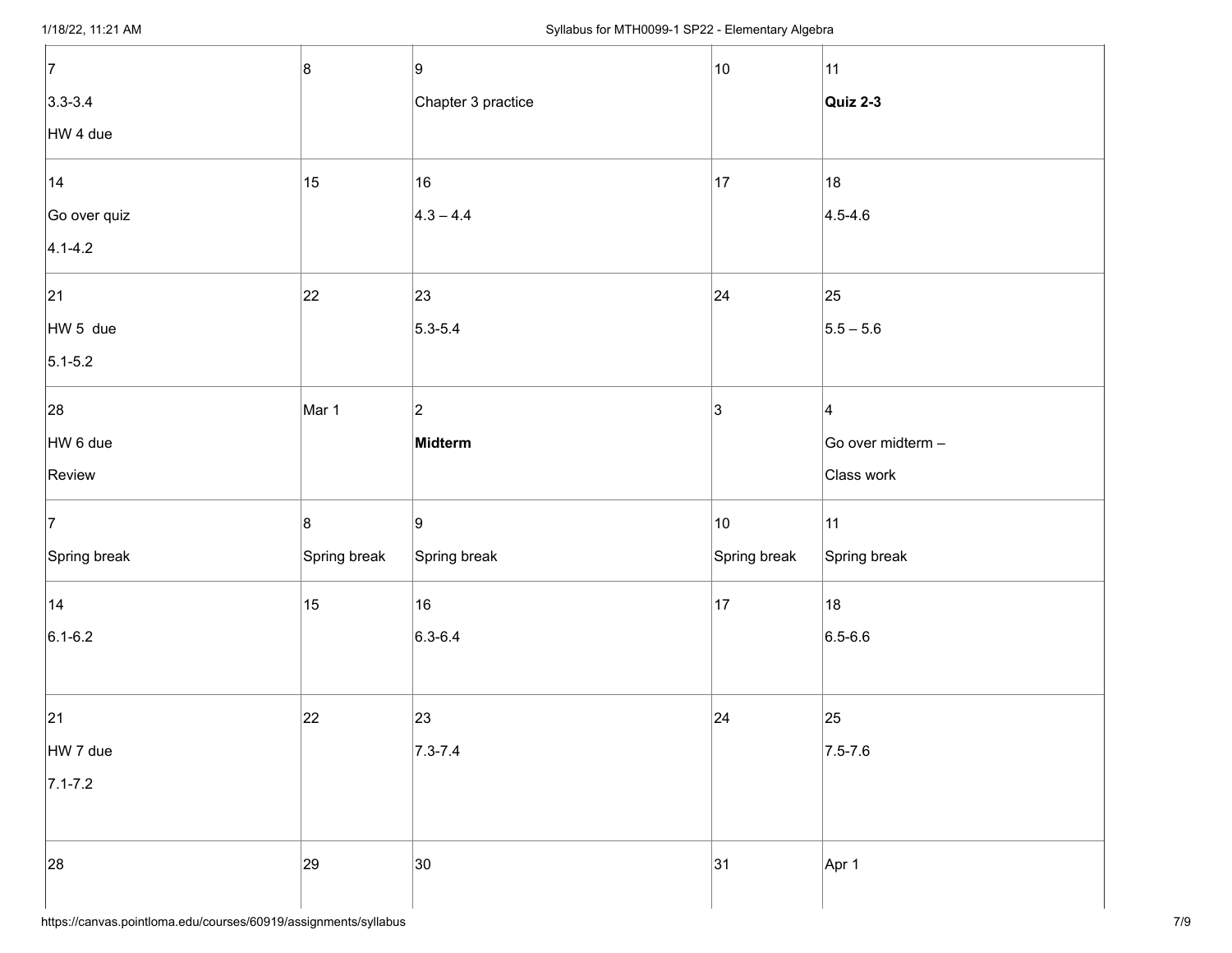# 1/18/22, 11:21 AM **Syllabus for MTH0099-1 SP22 - Elementary Algebra**

| HW 8 due        |    | Quiz 6-7     |            | Go over quiz, 8.1 |
|-----------------|----|--------------|------------|-------------------|
| Review          |    |              |            |                   |
|                 |    |              |            |                   |
| $\vert 4 \vert$ | 5  | 6            | 17         | 8                 |
| HW 9 due        |    | $9.1 - 9.2$  |            | $9.3 - 9.4$       |
| $8.2 - 8.3$     |    |              |            |                   |
| 11              | 12 | 13           | 14         | $ 15\rangle$      |
| HW 10 due       |    | Review       | Easter brk | Easter brk        |
| $9.5 - 9.6$     |    |              |            |                   |
|                 |    |              |            |                   |
| 18              | 19 | 20           | 21         | 22                |
| Easter brk      |    | Quiz 8-9     |            | Go over quiz      |
|                 |    |              |            | 10.1              |
| 25              | 26 | 27           | 28         | 29                |
| 10.2            |    | 10.3         |            | HW 11 due         |
|                 |    |              |            | Review            |
| May 2           | 3  | 4 Final 1:30 | 5          | 6                 |
|                 |    |              |            |                   |

# Course Summary:

| <b>Date</b>      | <b>Details</b>                                                                  | Due         |
|------------------|---------------------------------------------------------------------------------|-------------|
| Mon Jan 17, 2022 | <b>图 HW1</b><br>(https://canvas.pointloma.edu/courses/60919/assignments/744710) | due by 12pm |